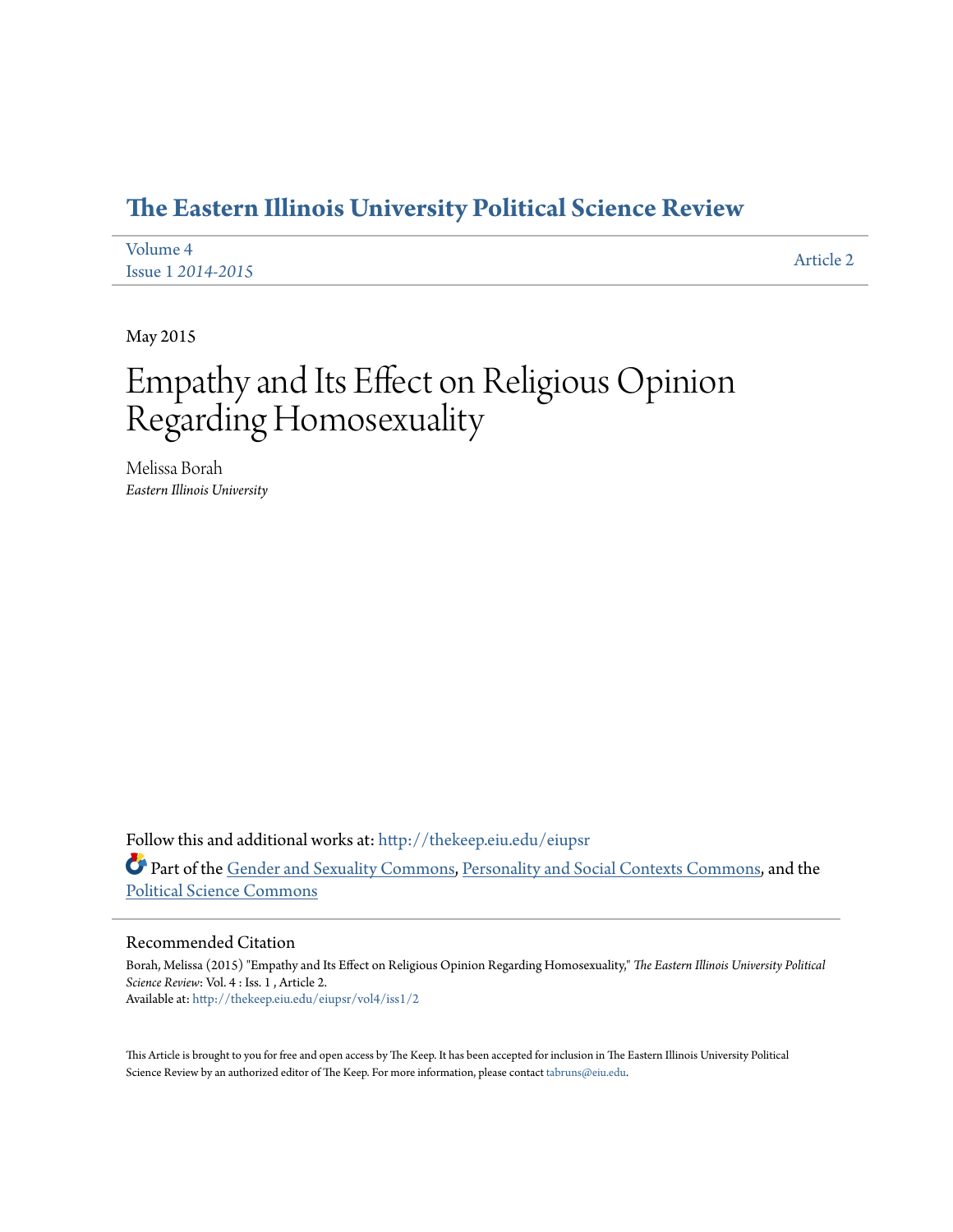1

# **Empathy and Its Effect on Religious Opinion Regarding Homosexuality Melissa Borah**

#### **Abstract**

In the past few decades there has been a dramatic shift in opinion regarding the treatment and equality of lesbian, bisexual, gay, and transgender (LGBT) individuals. Specifically among religious people, society is more likely to accept and sympathize with this group of minorities today than they were 100, even 50 years ago. After making that observation, the question then arises as to why this change has happened so suddenly; the factors that went into this shift, and what that means for future implementation. Research up to this point has largely been studies regarding the shift itself, not the personal reasons behind it. I try to take this topic further and examine not only the mere presence of a shift in opinion, but the actual reasoning behind it, asking the question, "What made you change your mind?" After asking several Christianidentified Americans, I have seen that the shift occurs most likely and dramatically when the subject has a loved one come out as LGBT. Empathy is the most powerful driving force that can cause someone to rethink their opinion and oftentimes completely change their mind.

#### **Introduction**

It should come as no surprise that a large amount of the population still opposes same-sex marriage and same-sex unions. Like the civil rights movement of the 1950s, the world is now more aware than ever of the divided thinking on this topic and human rights in general. Of the population that disagrees, most are religious affiliated, meaning they are involved in church, and identify as Christian, Catholic, etc. Their beliefs are what drive their decision to condemn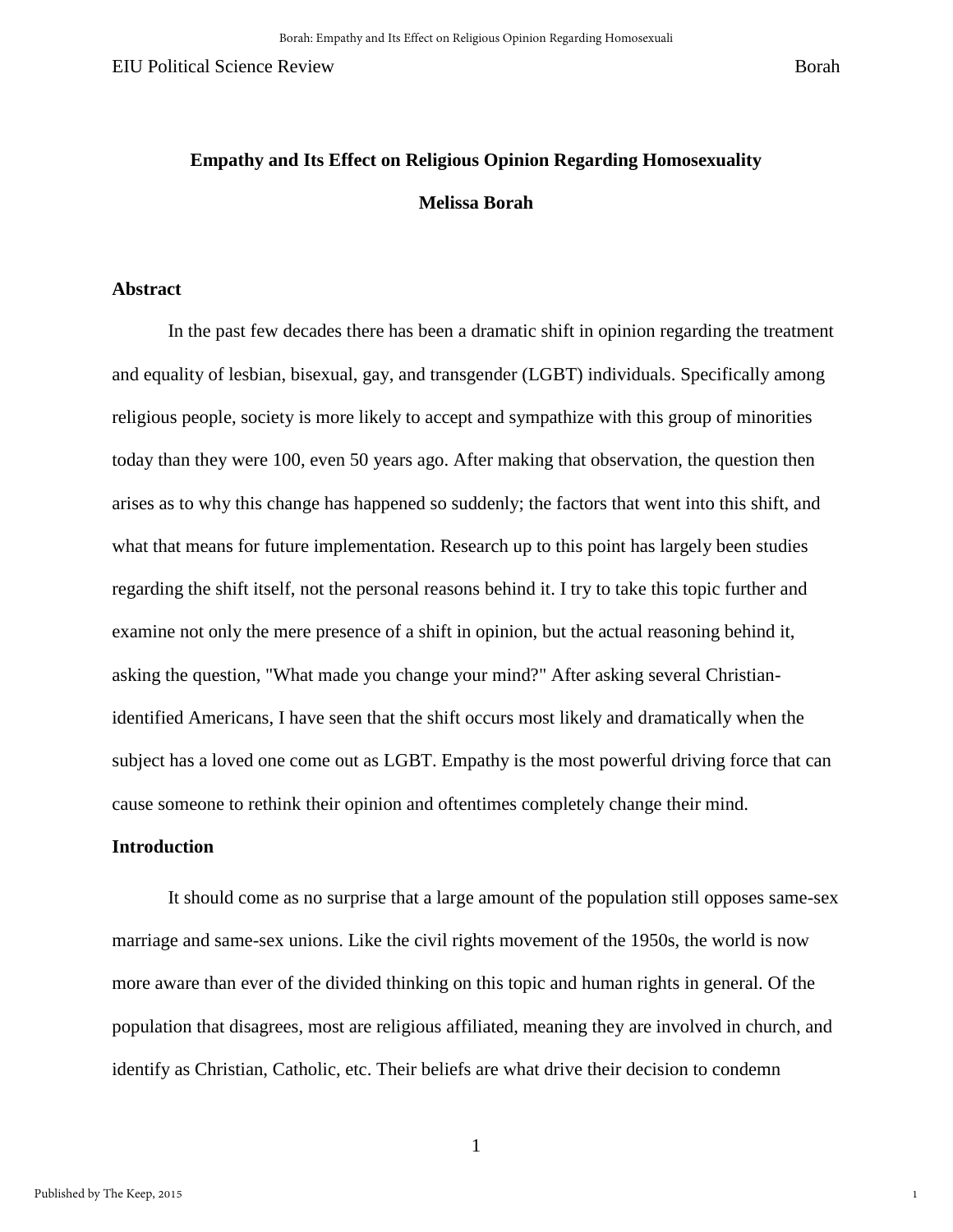homosexuality. However, in recent years there has been a shift in thinking regarding this topic, and many people, even highly religious people in power, have changed their stance from strongly opposed to same-sex marriage to strongly in favor of it. One recent example is Pope Francis who has a much more tolerant view of the gay community than his predecessors. This affects the overall population in several ways, because homosexual hate crimes and tensions have been a very real danger all over the world. If religious leaders are changing their minds, it is very likely that their congregations will be influenced by them and this will create a more accepting and loving environment for everyone, not just those in the LGBT community. What has caused this dramatic change in thinking, and why is it happening now as opposed to 50 years ago? Understanding this phenomenon could give us an insight into human nature and possibly give us hope that one day all humans can live peacefully together.

# **Statement of the Question and Argument in Brief**

What caused the recent, dramatic shift in opinion towards the LGBT community by those who have strong religious backgrounds and beliefs? What has made religious people, and even leaders, rethink their traditional, long-held opinion that same-sex activity and marriage is not condoned in their religion? Since the beginning of religious institutions, there has been much debate over who to include, who to exclude, what the rules of the religion are, and what devout followers must do to remain faithful and respected in the community. In my research I looked at those who identify as Christians. They could be from any denomination within Christianity, but I tried to predominately look at the strictest, most fundamental sects, as those would provide the most dramatic and unexpected shifts in opinion. Among the people I surveyed/interviewed, several are Southern Baptists who previously condemned the LGBT community, but now take a different stance. I asked them to explain what it was that caused this shift in beliefs. Nearly nine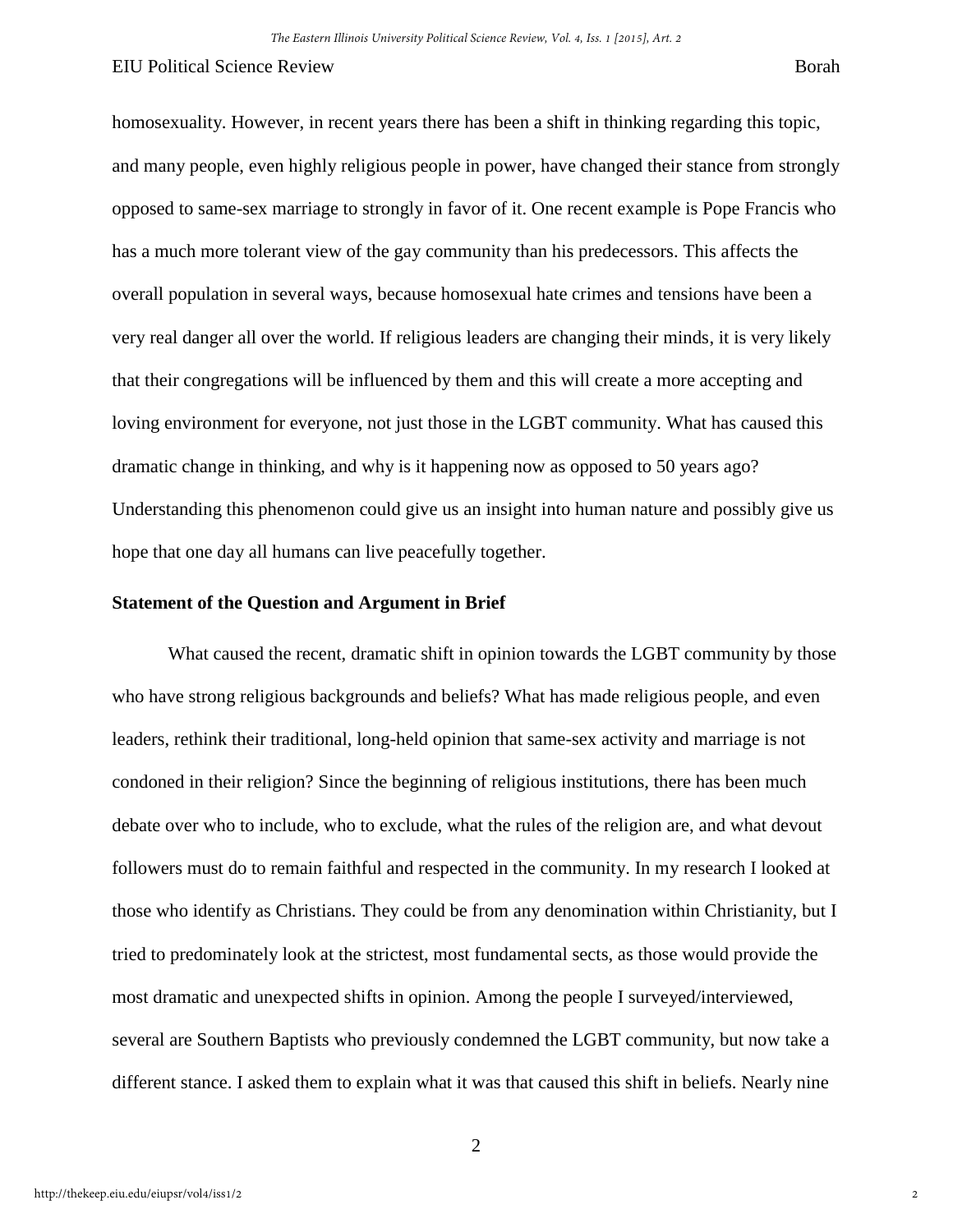times out of ten, the reason was empathy. They explained that when they met an LGBT person, their initial reaction was that their loved one did not fit the profile the church had originally instilled in them. After creating personal relationships with LGBT people, they learned that they were no different from anyone else, religious or not, and this topic deserves a second look by religious leaders. I'm interested in how empathy is more widespread today than it was 50 years ago, because of things like the internet and globalization.

# **What We Know About This Topic**

There is a great deal of research done on the dramatic shift of opinion among religious people regarding same-sex marriage. Most studies involving this topic simply show that there is a positive correlation between religious affiliation and non-support for the LGBT community (Gerstmann, 2004). It is very clear that "religious variables play powerful roles in structuring attitudes about same-sex unions" (Olson, Cadge, Harrision, 2006). This was obvious in the 2004 presidential election between George W. Bush and John Kerry where 22% of the electorate claimed to be strongly motivated by moral or religious values (Lewis, 2005). The Kinder Houston Area Survey conducted a survey in 2009 to see what a small sample of the population showed when comparing religious people who have close gay friends and those who do not. They found that Protestants are 35% more likely to support gay marriage, if they have a close personal friend who identifies as LGBT. It is important to keep in mind other factors that could influence a person's opinion on gay marriage. There are things such as race, class, education and age that can have a significant influence on opinion (Brewer, 2003; Herek, 2002). A lot of surveys and studies conducted on this topic are typically small in scale and limited in the variety of the sample size. For example, there are a few surveys done that are specifically restricted to college campuses. Young people tend to be far more liberal and open to change than older

3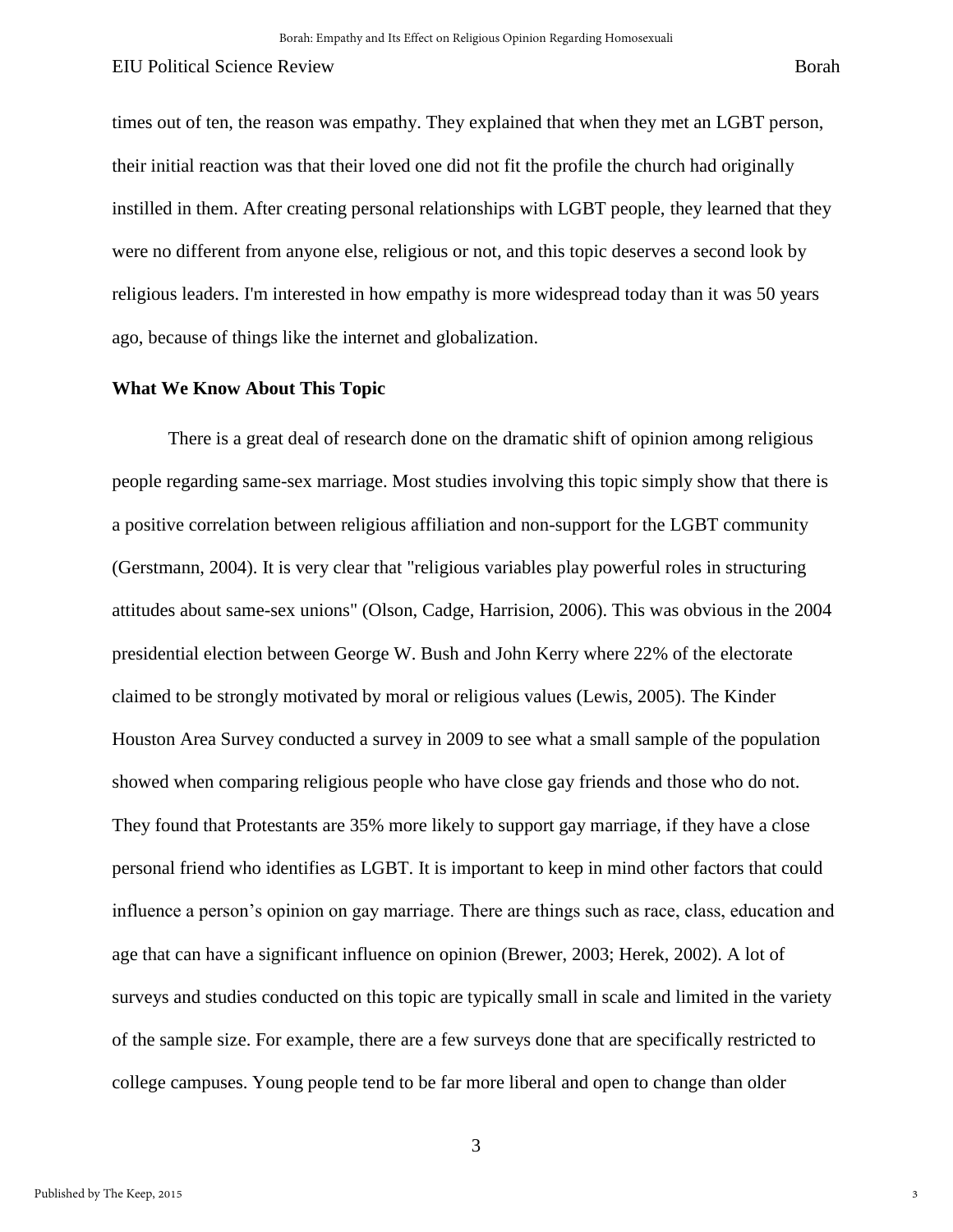4

people, therefore I purposefully asked a variety of people from various walks of life.

In 2012, Dodaj et. al. found that empathy among adolescents decreased the likelihood that they would participate in bullying behavior. They found that the more someone personally knew a bullying target, the more they would defend that person. The idea of empathy, understanding and sharing in the feelings of others, and how it overcomes negative behaviors can be applied to my question of why some people change their minds on the acceptance of LGBT members.

#### **Empirical, Historical, Process Background**

As I stated earlier, there has been tension between the LGBT (lesbian, bisexual, gay and transgender) community and religious affiliations since organized religion existed. In my research I specifically target those who identify as Christians and go to church regularly. This is what I mean by "religious people." Religious people in American history not only rejected LGBT people, but they rejected the disruption or change of gender roles in general. In her book, Christian author Kathy V. Baldock explores this topic and the dramatic and highly emotional world of the early 1900s on. She says that one of the major events that solidified this cultural gap was World War II. It had a profound effect on the relationship between LGBT people and the highly Christian American world. She discusses how war efforts worked to weed out "effeminate" men because they were not welcome in the army as they were seen as weak. There was a shortage of soldiers which allowed women to join the military in 1942, which came with a resistance to "mannish" women, and what that meant for the "traditional American family" which was based on religious values and morals. Baldock suggests that this was the first real "eye-opener" to how the general American public responded to sexual minorities. Post War times brought the baby boom, and along with it the reordering of gender roles in society (which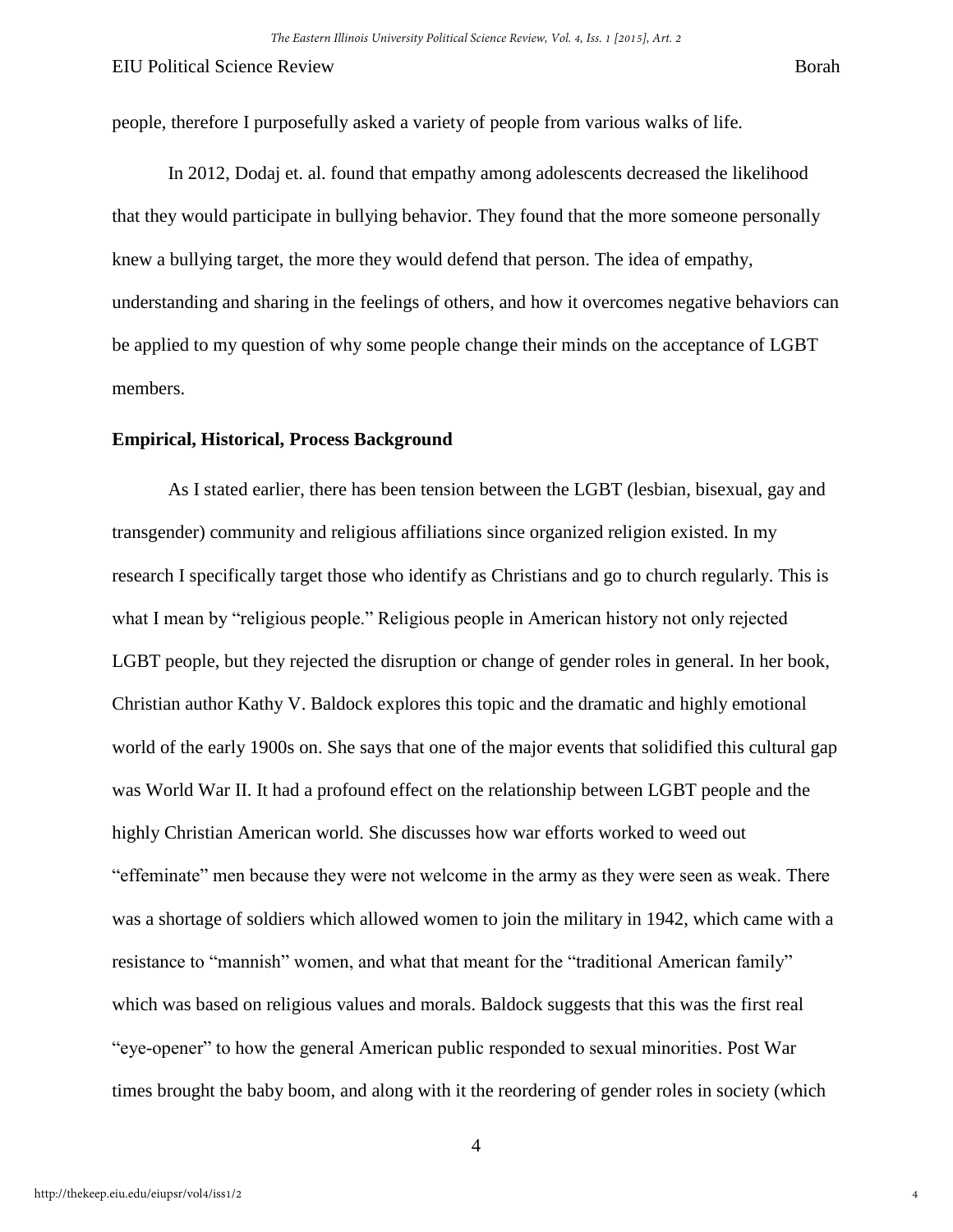the war had messed up). For most Americans, they pointed to the Bible as a reason to condemn LGBT people and keep them out of the church, the army, workplaces, and society in general.

Same-sex sexual activity was not legal nationwide until 2003 (Lawrence v. Texas). Even with the law steadily favoring the LGBT community from the 1970's onward, conditions have often been dangerous for openly gay men and women. For that reason many chose (and still choose) to hide their identity and marry the opposite sex for fear of being found out. In regards to the church, "reparative therapy" was the norm until the early 2000s. This involved therapy to "change" someone's orientation, even though the American Psychiatric Association declared homosexuality was *not* a mental illness in 1973. As of this writing, gay marriage is legal in 35 states. It is clear that people are changing their minds about the issue, and this is apparent among religious leaders as well. Because the United States is a more favorable environment to come out of the closet, more people are doing so, which in turn means that more people *know* of someone who is LGBT, which is the reason for this shift in thinking among politicians and religious people. Though there is still work to do in terms of equal treatment and respect for LGBT people among religious affiliations, there is something to be said about the number of affirming religious people now than there were in the 1940s.

## **Hypotheses and Test**

It is clear from my historical analysis that there has been a change in thinking in regards to homosexuals. Not only is it "legal" to be gay, but American are seeing an increase in the number of LGBT members in church settings and leadership positions. The only sensible explanation for this drastic shift is that more people are coming out, sharing their experiences, and showing that homosexuals are like the average American, separate from traditional stereotypes of being sex offenders or perverts. To test the hypothesis that empathy is the reason

5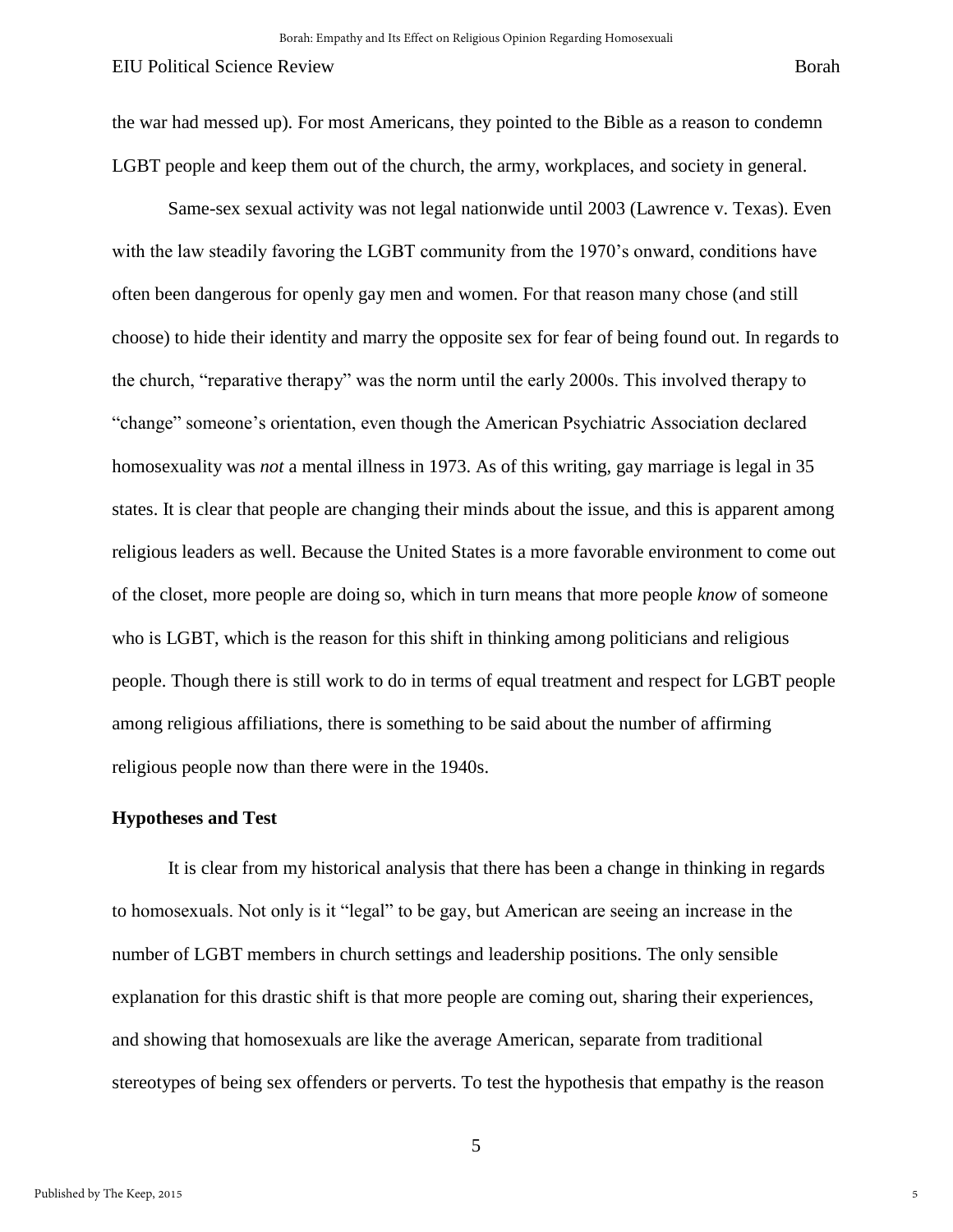behind widespread acceptance, I have utilized social media, personal contacts with recently affirming pastors, and first-hand accounts of average citizens. If my hypothesis is correct, the majority of these interviews will include some personal story about a loved one coming out, or a famous LGBT member speaking on behalf of his or her community, or some other personal interaction with a homosexual by someone who considers themselves religious. If I am correct, then America will continue to see drastic acceptance for LGBT persons and their right to marry, adopt, etc. As more Americans come out of the closet, more religious people will come in contact with them, to realize that they are "normal" and result in rethinking their original opinion.

## **Cases, Data Sources, Measures, and Controls**

Because this topic relies on opinion and personal experience, my first task was to generate an appropriate data tool that asked religious people (defined as someone who identifies as a Christian and attends church on a regular basis) to discuss the process they experienced while going from non-affirming of LGBT people affirming LGBT. I decided to utilize the internet and social media platforms because it is very difficult to find a large number of religious gay-affirming people all in one place. I wanted to make sure my sample included people from all demographics and backgrounds, because what I'm looking for is the most frequent and influential factor among religious people in general. I decided to look on Facebook to see what kind of groups there were that fit my criteria. I found one group who call themselves "Just Because They Breathe" which consists of hundreds of religious people who now agree that gays and lesbians should have full respect and equality under the law, and even in churches and family settings. "Just Because They Breathe" is like an advocacy group for straight allies to participate in events, discuss important topics and generally do what they can to support the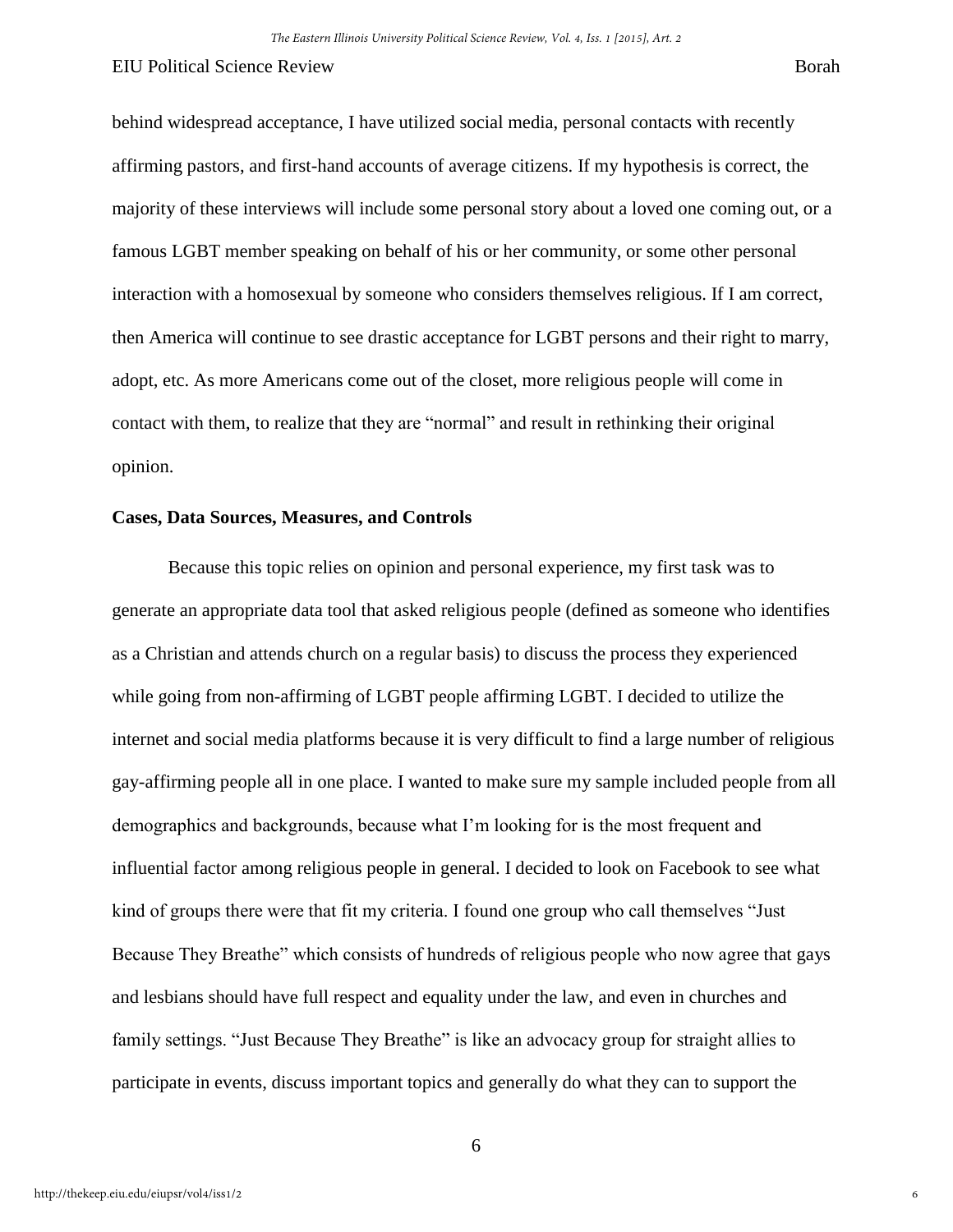movement.

To start my project I gave a brief introduction of who I was and what I was seeking to accomplish. I told participants that I was interested in finding out what the main factors were that made them change their opinions. I operationalize the term "affirming" by agreeing that LGBT people should have full rights under the law, be allowed to adopt and marry, and be seen as completely equal members of society. To measure this I first presented a simple open-ended question which asked members of the Facebook group to explain the process they undertook and asked them to email me with their responses. After receiving a group of emails and sorted through each variable, I took the most frequent factor (personal contact with a member of the LGBT community), and asked a separate group of people if they agreed this was the beginning of a crucial turning point that starts as more people come out of the closet. I then found a group on Facebook that is specifically Christians who identify as gay. I posted a question to them asking "How many of you had a family member that was anti-gay before you came out, but is now pro-gay?" and the responses were overwhelmingly positive, that familiar contact with a gay person changes the opinion, or at least alters the thinking, of religious individuals.

#### **Model and Analysis**

In total I received thirty e-mails, all with long, in-depth and personal accounts of what it took for that person to start on one extreme and end up on the other. Although, there were several variations of responses, twenty-five out of the thirty stories had one thing in common: the person knew someone who was gay, saw someone famous whom they respected come out as being gay, or had friends that were allies. All of the stories started similarly with them explaining how they had grown up in a fundamentally Christian home. They were all raised to believe being gay is a sin and an individual choice. Therefore, as they entered adulthood, they each had set opinions on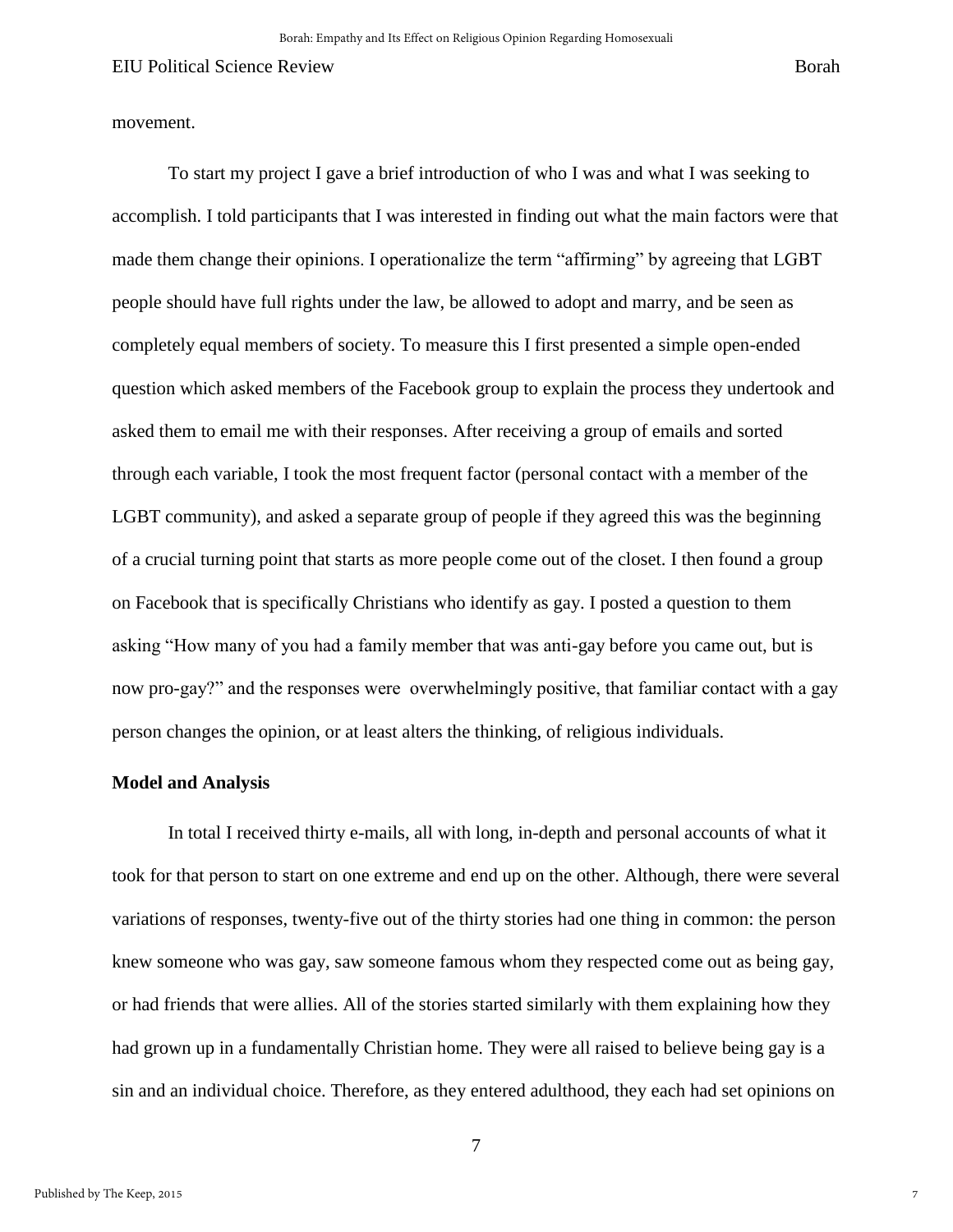the topic, and would have defended their views readily to a stranger. The factor that brought them to rethink their opinion was the presence of someone they had contact with, whom they knew fairly well and were not perceived as someone the church would stereotype as homosexual, meaning they were not sexual deviants, perverts, nor people looking for attention. After noticing this pattern, I interviewed a Southern Baptist pastor who had recently made the opinion shift. He told me that until he had someone he loved and knew come out, he was never forced to look at this topic from a different perspective. In his words, "It is too easy to believe what you've always been told until something doesn't sit right. The thing that didn't sit right with me was knowing this person did not fit the standards and stereotypes, we as Christians think of when we thing of homosexuality."

One lady who responded by email wrote about her gay daughter. She explains it by saying, "She and I have always been very, very close and connect extremely well on almost everything. I can read her heart and she can read mine. So when she came out, I knew this was truth for her and not something she was 'rebelling' against." This was echoed in almost all of the data I collected with people saying things like "I realized that no one would choose to be this way. They had to be born this way. And I'm not going to question God and why He made my son that way." Other factors included the political climate, like what politicians were saying. There were also about five responses that said science and recent scientific discoveries that people are born gay played the most important role in their transition from non-affirming to affirming, but even they had a personal relationship that influenced them substantially.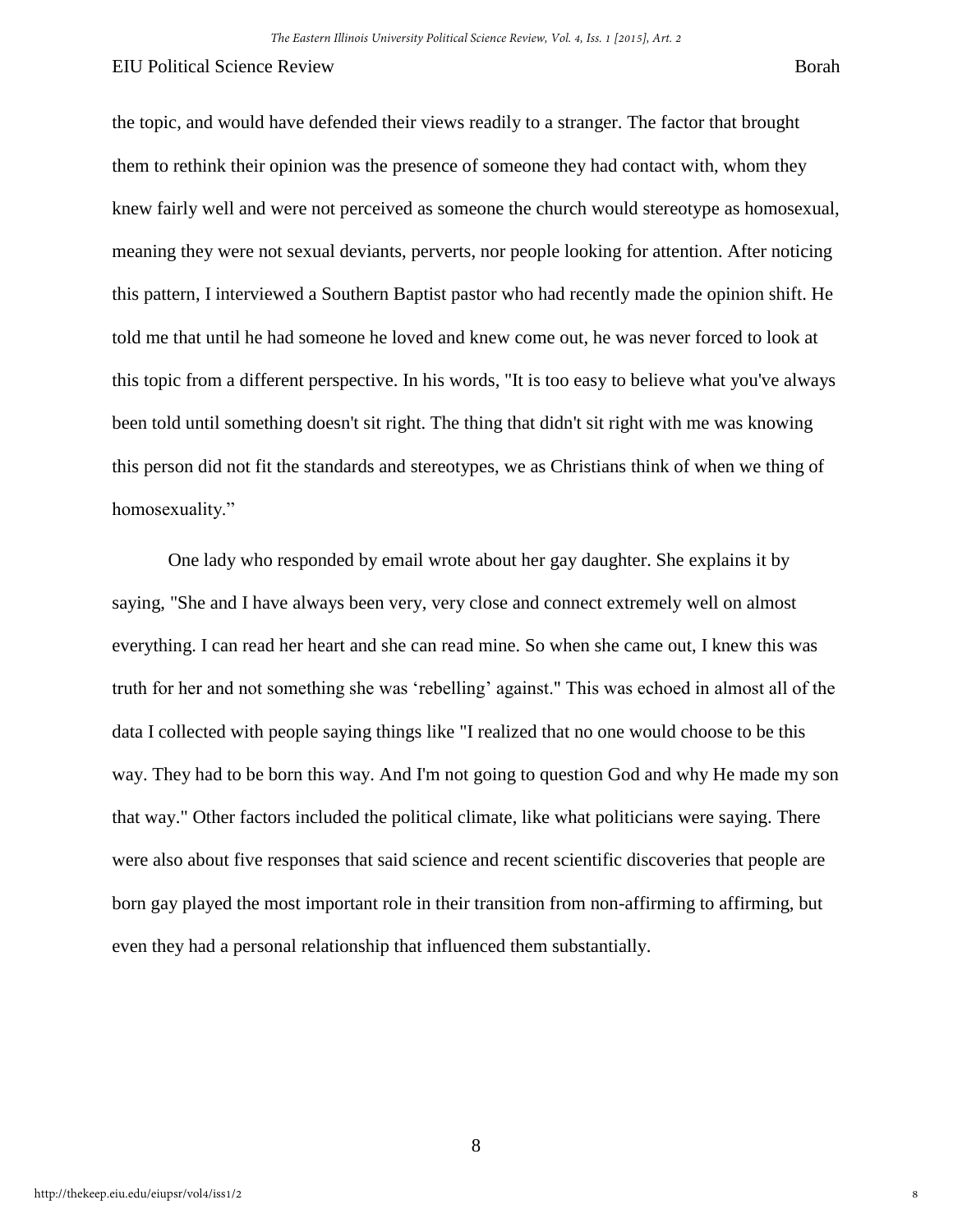

*It's important to note that at least 50% of the respondents who said science and politics played the largest role also had personal relationships with people who were gay.* 

#### **Discussion and Conclusion**

Dodaj et. al. (2012) found a negative correlation between empathy and involvement in bullying others (95). The same is true when applied to the gay community and religious affiliations. Although, most would not consider rejection from the church as a form of "bullying." However, the long-lasting negative effects on the victims are very similar, and it is the same idea as ostracizing a group of people. It is clear from both their study and mine that it is much easier to ignore the plight of a minority of people, when one is disconnected from them. It is human nature to empathize with others, so the more connected the world becomes, the more likely it is that lesbian, gay, bisexual and transgender people will influence allies and will gain the basic human rights enjoyed by the majority.